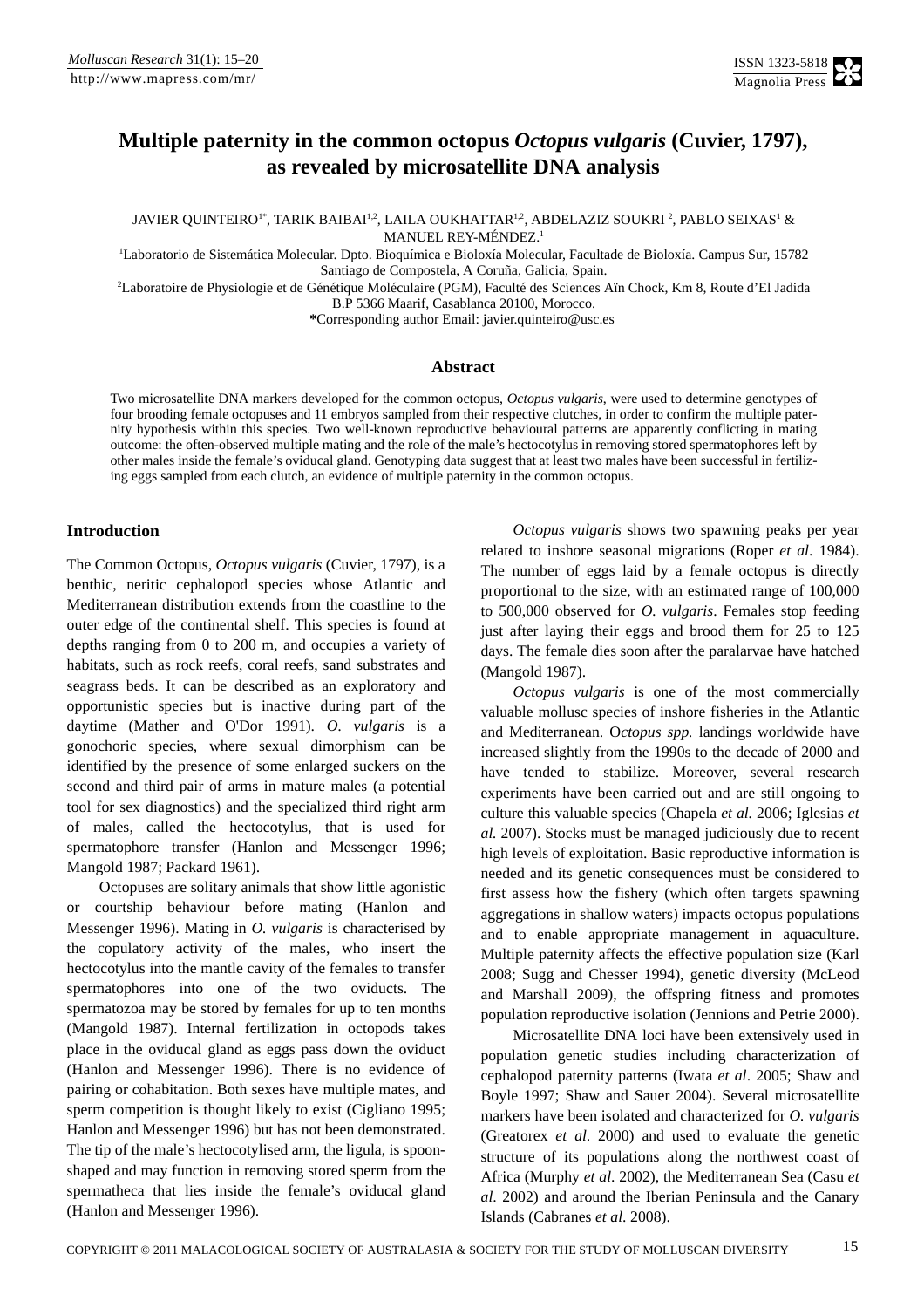The present study uses previously described microsatellite markers to ascertain whether the observed multiple mating and copulatory behaviour in *Octopus vulgaris* produces multiple paternities.

#### **Materials and Methods**

A total sample of 124 unsexed wild adults of *Octopus vulgaris* were captured using traps and kept mixed and equally distributed into three  $7.75 \text{ m}^3$  cages with individual PVC dens. The cages were suspended from an aquaculture raft in the Ría de Vigo (Galicia, NW Spain).

From this sample, four egg clutches (A–D) each containing 10 to 15 egg-strings, and muscle tissue from the corresponding four females, were obtained one month after sampling. A subset of muscle tissues from 41 individuals was also sampled for population genotyping. Egg-strings from each clutch were fixed in separate bottles of 90% ethanol. Eleven developing embryos were dissected out from each clutch and placed separately in 1.5 mL of 96% ethanol. Total DNA was isolated from each embryo and also from the muscular tissue of respective females and other unsexed sampled specimens using the NucPrep® DNA chemistry in an ABI PRISM™ 6100 Nucleic Acid PrepStation (Applied Biosystems). Individual embryos, females and population samples were genotyped at Oct3 (di-nucleotide repeat) and Ov12 microsatellite loci (tetra-nucleotide repeat) using µOct3F/µOct3R and µOct12F/ µOct12R primers (Greatorex *et al.* 2000) end-labelled with 6-FAM and TET fluorochrome dyes, respectively. PCR conditions in a GeneAmp 9700 thermocycler (Applied Biosystems) included an initial denaturation step at 96ºC for 5 min, followed by 35 cycles of denaturation at 96ºC for 25 s, annealing at 54ºC for 25 s, and extension at 72ºC for 25 s. Resulting PCR products, together with a GeneScan-350 ROX size marker (Applied Biosystems) were separated and detected in an automated DNA sequencer ABI Prism 377 (Applied Biosystems). Allele detection and size estimation were carried out with GenScan and Genotyper software (Applied Biosystems).

Allele frequencies and heterozygosity in the mothers, their sampled offspring and the population sample were estimated with CERVUS v3.0 (Kalinowski *et al*. 2007). The test for Hardy-Weinberg equilibrium (HWE) was performed only on the population sample to assume sampling independence. Maternal and paternal alleles at both loci were inferred using the exclusion criterion (Adam and Ardren 2008) by comparing the mother's genotype with the genotype of each offspring. Multiple paternity was suspected when the number of paternal alleles in a single clutch was greater than two. Thus, paternal alleles are identified as being non-maternal alleles, homozygous alleles or as heterozygous alleles that are identical to those of the mother.

The expected exclusion probabilities, the minimum number of possible fathers and their most probable inferred genotypes were obtained using GERUD v2.0 (Jones 2005). Paternal genotype probability was obtained through segregation patterns and genotypic frequencies in the population. Relationships between pairs of eggs from the same clutch were estimated by means of pairwise relatedness (r) (Queller and Goodnight 1989) with Kingroup (Konovalov *et al*. 2004) as implemented in the KINSHIP program (Goodnight and Queller 1999). Multiple paternity produces maternal half-siblings with an expected value of  $r=0.25$ , while the value for full siblings is around  $r=0.5$ .

### **Results**

The two assayed microsatellite loci, Oct3 and Ov12, revealed considerable genetic variation which permitted the detection of multiple paternity in maternally identified clutches of *O. vulgaris*. No significant deviations from Hardy–Weinberg equilibrium were detected. The expected exclusion probability, for the combined two loci with one known parent, was 0.98. However, both the population and clutch genotyping samples showed low heterozygosity at the Oct3 locus, probably related to the presence of null alleles (Table 1). The presence of null alleles was suspected in the case of clutch A with Oct3 primers. Previous population studies suggested the same genotyping problems with these primers (Cabranes *et al.* 2008), however, this partial data was taken into account here because of its usefulness for strict exclusion analysis.

**TABLE 1**. Number of alleles (k), allele size range, heterozygotes (Het), homozygotes (Hom), observed (Hobs) and expected (Hexp) heterozygosities, HWE test and null allele estimated frequencies for two loci from samples of *Octopus vulgaris*.

| Locus                 | k  | N  | Allele size | Het | Hom | <b>Hobs</b> | <b>Hexp</b> | <b>HWE</b>      | <b>Null Allele</b> |
|-----------------------|----|----|-------------|-----|-----|-------------|-------------|-----------------|--------------------|
| Female/progeny sample |    |    |             |     |     |             |             |                 |                    |
| Oct3                  | 16 | 40 |             | 22  | 18  | 0.5500      | 0.8759      | ND <sup>1</sup> | 0.2295             |
| Ov12                  | 19 | 48 |             | 47  |     | 0.9792      | 0.9123      | ND              | 0.0420             |
| Population sample     |    |    |             |     |     |             |             |                 |                    |
| Oct3                  | 29 | 29 | $108 - 180$ | 17  | 12  | 0.5862      | 0.9468      | NS <sup>2</sup> | 0.2297             |
| Ov12                  | 34 | 39 | 160-425     | 32  | 7   | 0.8205      | 0.9437      | NS              | 0.0673             |

 $<sup>1</sup>$  Not done,  $<sup>2</sup>$  Not significant</sup></sup>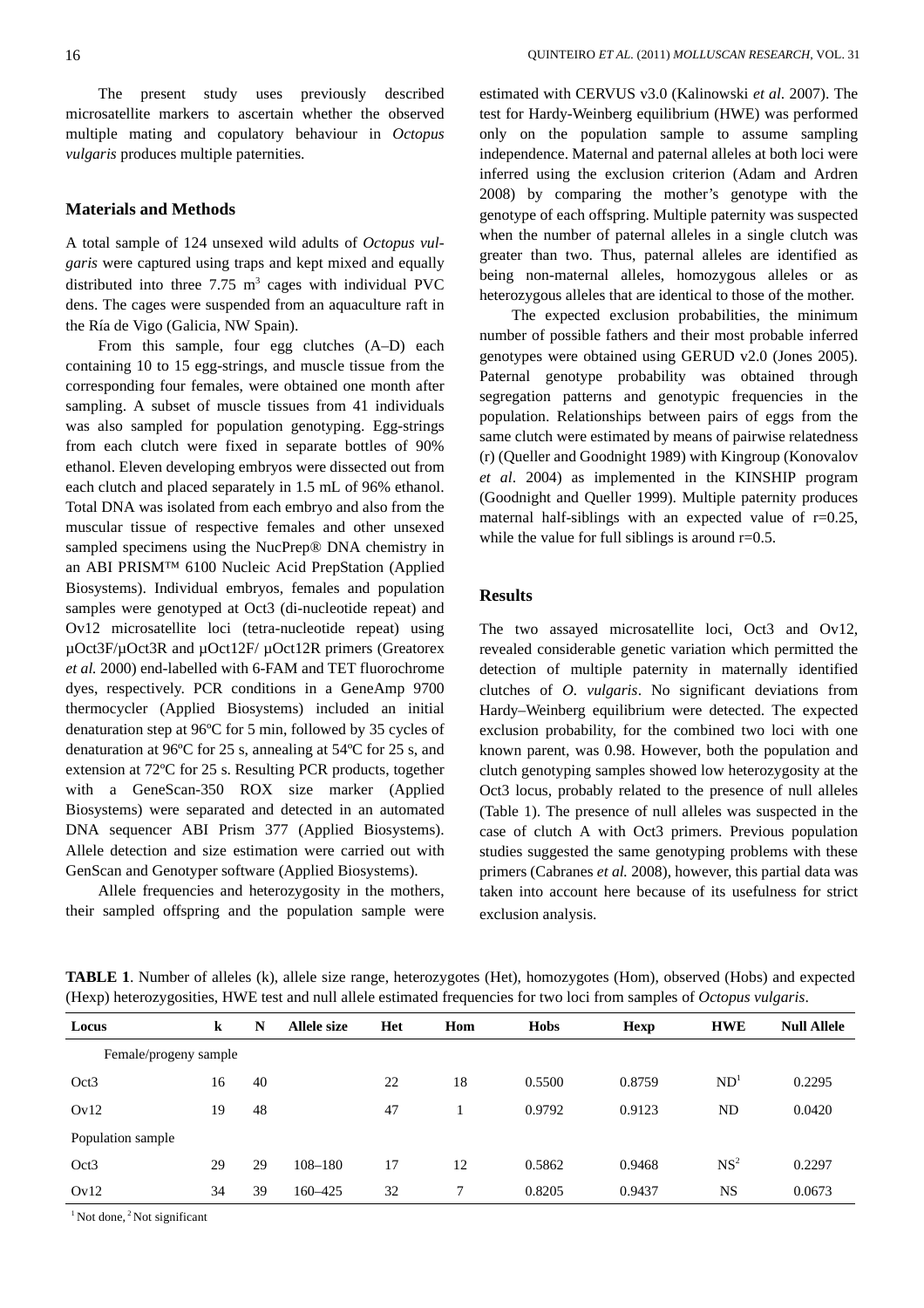Four females (A–D) and their respective eggs sample  $(N=11)$  were genotyped for the two loci (Table 2). Within

**TABLE 2.** Genotyping data for four *O. vulgaris* females (A–D) at two microsatellite loci and for a sample of their offspring.

| Code     |             | <b>Maternal Genotype</b> | <b>Offspring genotypes</b> |         |  |  |
|----------|-------------|--------------------------|----------------------------|---------|--|--|
|          | Oct3        | Ov12                     | Oct3                       | Ov12    |  |  |
| Mother A | $165/0^{1}$ | 372/386                  |                            |         |  |  |
| Embryo   |             |                          |                            |         |  |  |
| no.1     |             |                          | 165/0 <sup>1</sup>         | 182/372 |  |  |
| no.2     |             |                          | 165/143                    | 200/372 |  |  |
| no.3     |             |                          | 165/0 <sup>1</sup>         | 182/372 |  |  |
| no.4     |             |                          | 165/0 <sup>1</sup>         | 308/372 |  |  |
| no.5     |             |                          | 0/147                      | 194/386 |  |  |
| no.6     |             |                          | $165/0^{1}$                | 308/372 |  |  |
| no.7     |             |                          | $165/0^{1}$                | 174/386 |  |  |
| no.8     |             |                          | 165/0 <sup>1</sup>         | 194/386 |  |  |
| no.9     |             |                          | 165/163                    | 194/372 |  |  |
| no.10    |             |                          | 165/163                    | 178/372 |  |  |
| no.11    |             |                          | 165/167                    | 160/372 |  |  |
| Mother B | 139/163     | 194/315                  |                            |         |  |  |
| Embryo   |             |                          |                            |         |  |  |
| no.1     |             |                          | 139/163                    | 186/315 |  |  |
| no.2     |             |                          | 139/139                    | 186/315 |  |  |
| no.3     |             |                          | 139/139                    | 186/315 |  |  |
| no.4     |             |                          | 139/139                    | 186/315 |  |  |
| no.5     |             |                          | 139/148                    | 304/194 |  |  |
| no.6     |             |                          | 139/139                    | 194/194 |  |  |
| no.7     |             |                          | 163/163                    | 198/194 |  |  |
| no.8     |             |                          | 139/163                    | 186/194 |  |  |
| no.9     |             |                          | 139/153                    | 186/194 |  |  |
| no.10    |             |                          | 139/139                    | 186/194 |  |  |
| no.11    |             |                          | 163/141                    | 186/315 |  |  |
| Mother C | 150/174     | 227/319                  |                            |         |  |  |
| Embryo   |             |                          |                            |         |  |  |
| no.1     |             |                          | 174/174                    | 186/319 |  |  |
| no.2     |             |                          | 174/174                    | 182/319 |  |  |
| no.3     |             |                          | 174/174                    | 186/319 |  |  |
| no.4     |             |                          | 174/174                    | 186/227 |  |  |
| no.5     |             |                          | 150/150                    | 182/319 |  |  |
| no.6     |             |                          | 150/140                    | 300/227 |  |  |
| no.7     |             |                          | 150/144                    | 182/319 |  |  |
| no.8     |             |                          | 174/174                    | 182/227 |  |  |
| no.9     |             |                          | 174/174                    | 182/319 |  |  |
| no.10    |             |                          | 150/150                    | 182/319 |  |  |
| no.11    |             |                          | 150/120                    | 339/319 |  |  |
| Mother D | 141/146     | 186/198                  |                            |         |  |  |
| Embryo   |             |                          |                            |         |  |  |
| no.1     |             |                          | 139/141                    | 190/198 |  |  |
| no.2     |             |                          | 139/141                    | 319/198 |  |  |
| no.3     |             |                          | 139/141                    | 319/198 |  |  |
| no.4     |             |                          | 146/146                    | 213/186 |  |  |
| no.5     |             |                          | 141/146                    | 178/186 |  |  |
| no.6     |             |                          | 146/146                    | 190/186 |  |  |
| no.7     |             |                          | 141/146                    | 319/198 |  |  |
| no.8     |             |                          | 130/146                    | 319/198 |  |  |
| no.9     |             |                          | 180/146                    | 319/198 |  |  |
| no.10    |             |                          | 146/146                    | 190/186 |  |  |
| no.11    |             |                          | 146/146                    | 178/198 |  |  |

<sup>1</sup> Allele 165 or null maternal/paternal allele.

clutch A, the female showed a single allele (165), but the homozygous status can be discarded due to the presence of a different single allele in one of the embryos (no.5). Consequently, Oct3 shows five different alleles, a maternal null allele and, perhaps one or more paternal null alleles. In this clutch A, genotyping with Ov12 resulted in two maternal alleles and 7 paternal alleles. In clutch B, Oct3 shows five alleles, three of which are different from the maternal ones. Five different alleles were detected for the Ov12 marker. Clutch C showed three additional alleles for Oct3 and four for the Ov12 besides the two alleles detected in the female. Finally, clutch D showed five and six different alleles for Oc3 and Ov12 markers, respectively.

Results show a principal contribution from a single male in three of the four egg-clutches (B, C, and D), who sired more than 50% of the assayed offspring. Moreover, male genotype and string specificity relationship was not observed.

The pairwise relatedness (*r*) values estimated from comparisons within each clutch were scattered, with a mean value  $\leq 0.4$  () suggesting the presence of half-siblings in each one progeny. The lowest mean *r* values were obtained for clutch 1 (*r=*0.23), 3 and 4 (*r=*0.30). For the analyzed offspring arrays, the minimum number of fathers ranged from 3 to 4 and their genotype was inferred from the higher likelihood estimated value (TABLE 2. Genotyping data for four *O. vulgaris* females (A–D) at two microsatellite loci and for a sample of their offspring.). The progeny sired by each male ranged from 2 to 7.



**FIGURE 1.** Plot of R values estimated for each of the four analyzed clutches of *O. vulgaris*. Box contains the  $25<sup>th</sup> - 75<sup>th</sup>$  percentiles whereas the x points are data outliers, the thin box line represents the median, the thick box line is at the mean and the error bars indicate the  $90<sup>th</sup>$  and  $10<sup>th</sup>$  percentiles. The gray dotted line indicates the value R=0.5, expected from full siblings.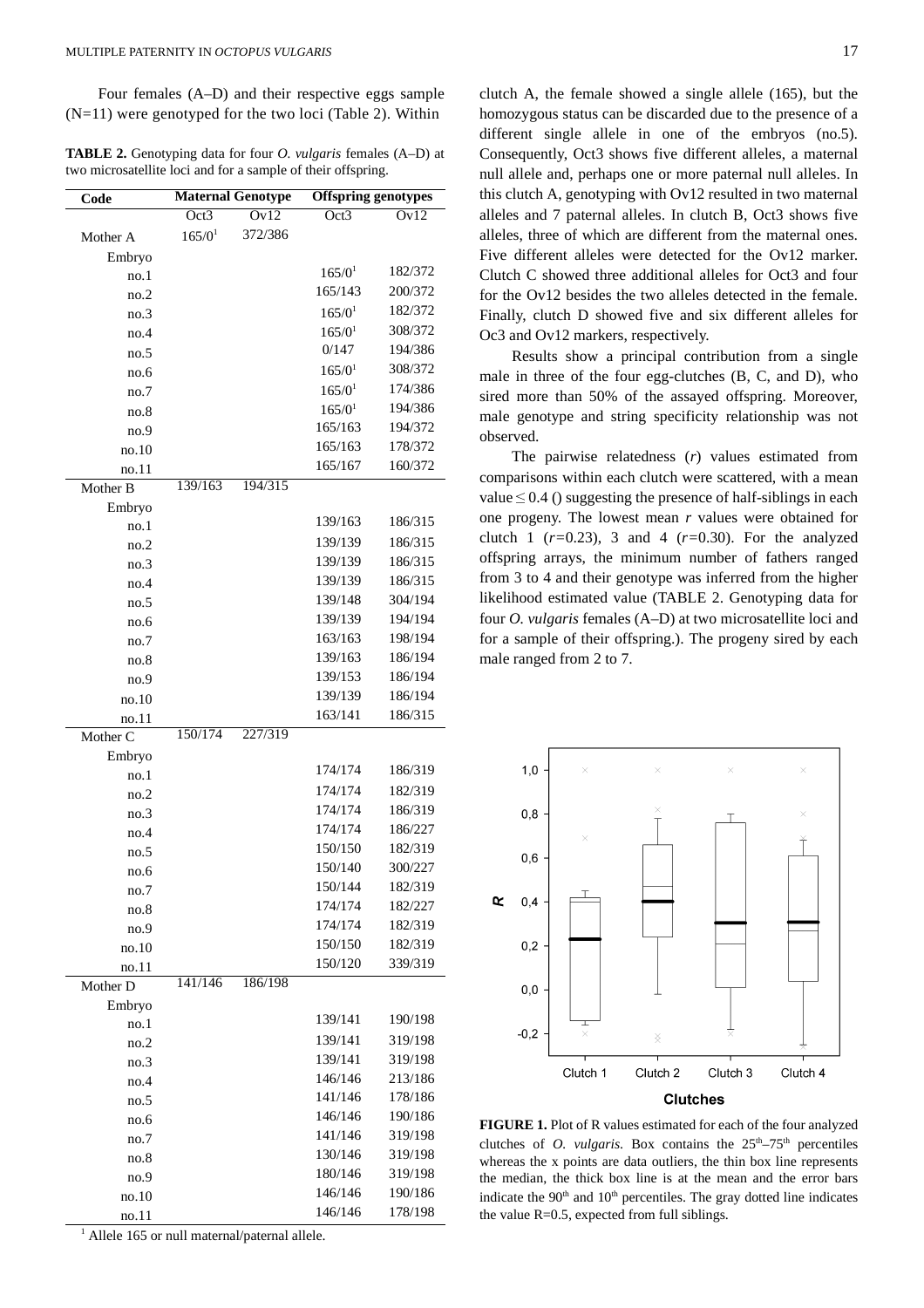|                    |                  | <b>Maternal Genotype</b> |                |         | <b>Paternal Genotype</b> |                |          |
|--------------------|------------------|--------------------------|----------------|---------|--------------------------|----------------|----------|
|                    |                  |                          | Minimum No.    |         |                          | No. of         |          |
| <b>Clutch Code</b> | Oct <sub>3</sub> | Ov12                     | of fathers     | Oct3    | Ov12                     | progeny        | ML       |
| A                  | 165/0            | 372/386                  | 4 <sup>1</sup> | 165/165 | 182/308                  | 4              | 1.68E-19 |
|                    |                  |                          |                | 165/165 | 194/174                  | $\overline{c}$ | 1.68E-19 |
|                    |                  |                          |                | 143/167 | 200/160                  | $\overline{c}$ | 1.68E-19 |
|                    |                  |                          |                | 147/163 | 194/178                  | 3              | 1.68E-19 |
| B                  | 139/163          | 194/315                  | 3              | 139/163 | 194/198                  | $\overline{c}$ | 1.09E-14 |
|                    |                  |                          |                | 139/153 | 186/186                  | 7              | 1.09E-14 |
|                    |                  |                          |                | 148/141 | 186/304                  | 2              | 1.09E-14 |
| $\mathcal{C}$      | 150/174          | 227/319                  | 3              | 174/174 | 186/182                  | 6              | 7.98E-16 |
|                    |                  |                          |                | 150/144 | 182/182                  | 3              | 7.98E-16 |
|                    |                  |                          |                | 140/120 | 300/339                  | 2              | 7.98E-16 |
| D                  | 141/146          | 186/198                  | 3              | 139/146 | 190/319                  | 6              | 7.32E-15 |
|                    |                  |                          |                | 146/146 | 213/178                  | 3              | 7.32E-15 |
|                    |                  |                          |                | 130/180 | 319/319                  | 2              | 7.32E-15 |

**TABLE 3.** Genotype at two microsatellite loci for four *O. vulgaris* females (A–D) and the inference of the minimum number of fathers and their most probable genotype combinations.

<sup>1</sup> Estimated without considering the presence of null allele/s

## **Discussion**

The analysis of two microsatellite loci in four females and their respective progeny revealed that more than two paternal alleles were found in all assayed egg masses, thus supporting the hypothesis of multiple paternity in *Octopus vulgaris*. This reproductive pattern seems to be a general rule because more than two male contributors were inferred for all assayed offspring.

Half-sibling zygotes can originate in the female reproductive tract through random sampling of well-blended stored sperm from different males, by the differential use of sperm depositions (Shaw and Sauer 2004; Walker *et al.* 2006), after a process of sperm competition (Cigliano 1995; Hanlon and Messenger 1996) or mediated by a cryptic female choice. Eggs analyzed in this study were sampled from different places on each egg-mass from the same and different egg-strings. Although the detailed mechanism of storage and use of sperm in the oviduct of *O. vulgaris* is poorly understood, the observed principal contribution from a single male is congruent with the competitive copulation mechanism involving the use of the male's hectocotylus, to remove previously deposited spermatophores from the female spermatheca with limited efficiency. Consequently, as suggested for *Loligo bleekeri* Keferstein, 1866 (Iwata *et al*. 2005), the most frequent paternal alleles would likely be provided by the last copulation event.

Clutch samples were obtained from females maintained in aquaculture sea cages. However, the relatively short time that elapsed between capture and egg sampling suggests that copulation was likely to have taken place in the wild. Although further mating could have taken place inside the rearing cage, multiple mating has often been observed in this species (Hanlon and Messenger 1996). Thus, multiple mating cannot be attributed to stress arising from confinement within a high density space and a possibly altered reproductive behaviour. This suggestion can be supported by observations of identical reproductive behaviour in captive and wild octopus (Hanlon and Messenger 1996) and by the genotyping results from southern reef squid, *Sepioteuthis australis* Quoy & Gaimard, 1832, where egg masses obtained in captivity and those collected from the field (van Camp *et al.* 2004) were simultaneously analysed. Thus, the observed paternity pattern probably reflects the results of the mating behaviour in the wild and the related physiological and morphological adaptations.

Our results for multiple paternity in *Octopus vulgaris*  suggests that this is an evolutionary conserved mating outcome (as a consequence of male competition and multiple mating) in cephalopods as previous studies have shown that it is widespread. Such studies include *Loligo forbesi* Steenstrup, 1856 (Shaw and Boyle 1997), *Loligo pealeii* LeSueur, 1821 (Buresch *et al*. 2001), *Loligo bleekeri* Keferstein, 1866 (Iwata *et al*. 2005), *Sepia apama* Gray, 1849 (Naud *et al*. 2004), *Sepioteuthis australis* (van Camp *et al*. 2004) and *Graneledone boreopacifica* Nesis, 1982 (Voight and Feldheim 2009).

Multiple paternity in *O. vulgaris* is an issue that needs to be taken into account for population and conservation genetics, since it affects the effective population size (Ne) (Karl 2008; Sugg and Chesser 1994). In consequence, genetically based estimates of exploited population size must be carefully considered. In addition, multiple paternity is a relevant issue in culture design and management to get an adequate male: female ratio in culture and broodstock selection, Also, for repopulation strategies for depleted octopus fisheries, considering a male-biased contribution will increase effective size (Sugg and Chesser 1994).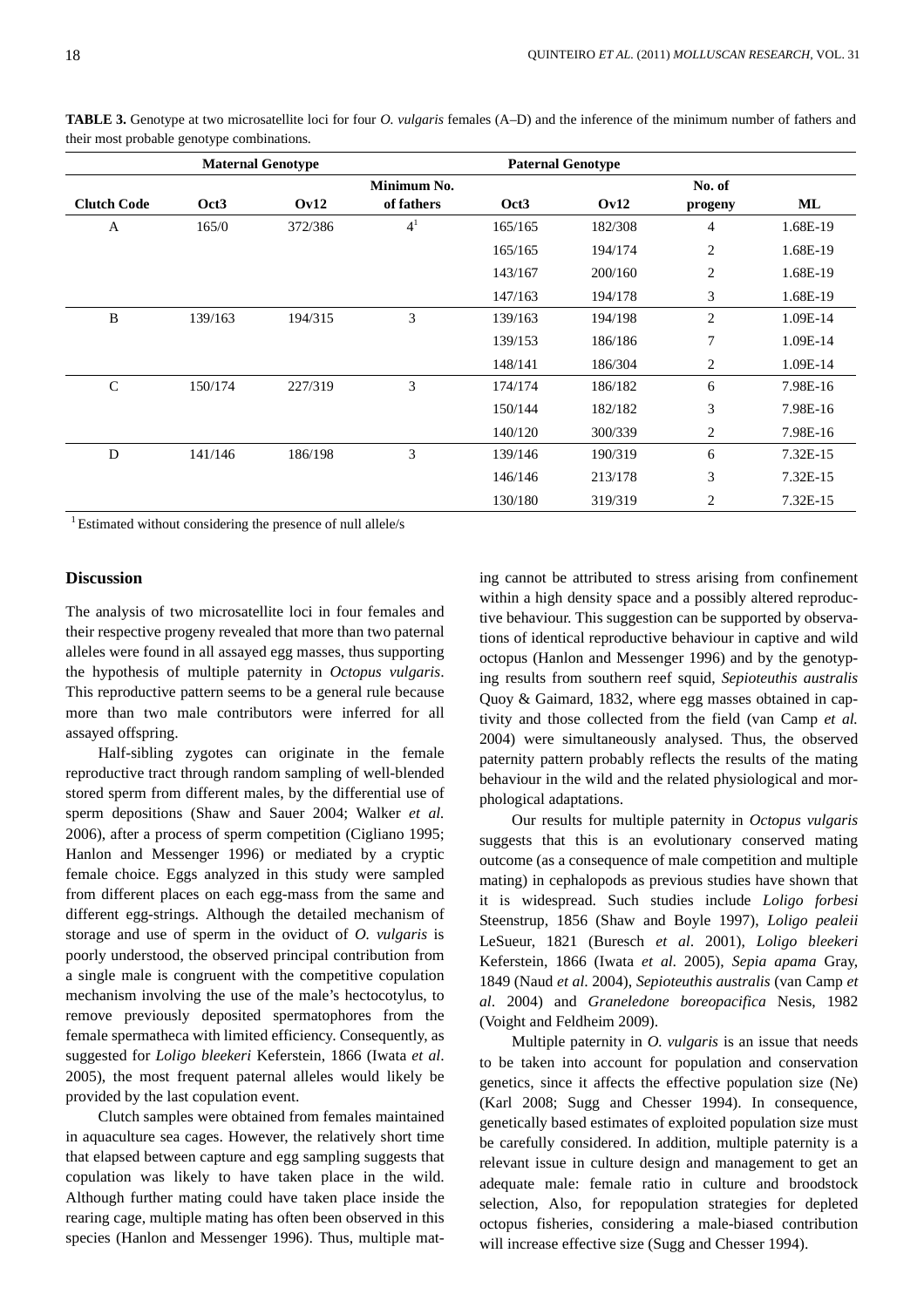The number of eggs laid by a female *O. vulgaris* is high (100,000 to 500,000) and the females die of starvation after a single period of spawning and brooding. Multiple paternity can therefore maximise genetic recombination with multiple males in a single reproductive event. The exhaustive egg care during brooding furthermore guarantees a successful survival rate of genetically diverse offspring.

#### **Acknowledgements**

We are grateful to the "Asociación Profesional de Naseiros Samertolameu (Moaña, Pontevedra)" for providing the facilities used for this work. The study was co-financed by: JACUMAR—Secretaría General de Pesca Marítima (Spain), Consellería de Pesca e Asuntos Marítimos (Xunta de Galicia), and Agencia Española de Cooperación Internacional y Desarrollo (AECID). P. S. was funded by the "Fundação para a Ciência e a Tecnologia (Portugal)", (Grant Ref.: SFRH/BD/16419/2004) and T.B. and L. O. by the Agencia Española de Cooperación Internacional (MAEC Grant Ref.: 225811 and PCI Grants Ref.: A/5344/06 and A/ 8870/07). We are very grateful to the editor, Dr. Winston Ponder, and anonymous reviewers for providing valuable comments and making corrections to improve the manuscript.

#### **References**

- Adam, G.J. & Ardren, W.R. (2008) Methods of parentage analysis in natural populations. *Molecular Ecology* 12, 2511–2523.
- Buresch, K.M., Hanlon, R.T., Maxwell, M.R. & Ring, S. (2001) Microsatellite DNA markers indicate a high frequency of multiple paternity within individual field-collected egg capsules of the squid *Loligo pealeii*. *Marine Ecology Progress Series* 210, 161–165.
- Cabranes, C., Fernandez-Rueda, P. & Martinez, J.L. (2008) Genetic structure of *Octopus vulgaris* around the Iberian Peninsula and Canary Islands as indicated by microsatellite DNA variation. *ICES Journal of Marine Science* 65, 12–16.
- Casu, M., Maltagliati, F., Meloni, M., Casu, D., Cossu, P., Binelli, G., Curini-Galleti, M. & Castelli, A. (2002) Genetic structure of *O. vulgaris* (Mollusca, Cephalopoda) from the Mediterranean Sea as revealed by a microsatellite locus. *Italian Journal of Zoology* 71, 473–486.
- Chapela, A., González, A.F., Dawe, E.G., Rocha, F. & Guerra, A. (2006) Growth of common octopus (*Octopus vulgaris*) in cages suspended from rafts. *Scientia Marina* 70, 121–129.
- Cigliano, J.A.(1995) Assessment of the mating history of female pygmy octopuses and a possible sperm competition mechanism. *Animal Behaviour* 49, 849–851.
- Goodnight, K.F. & Queller, D. C. (1999) Computer software for performing likelihood tests of pedigree relationship using genetic markers. *Molecular Ecology* 8, 1231–1234.
- Greatorex, E.C., Jones, C.S., Murphy, J., Key, L.N., Emery, A.M. & Boyle, P.R. (2000) Microsatellite markers for investigating population structure in *Octopus vulgaris* (Mollusca: Cephalopoda). *Molecular Ecology* 9, 641–642.
- Hanlon, R.T. & Messenger, J.B. (1996) *Cephalopod behaviour*. Cambridge University Press, Cambridge.
- Iglesias, J., Sánchez, J., Bersanob, J., Carrasco, J., Dhont, J., Fuentes, L., Liñares, F., Muñoz, J., Okumura, S., Roo, J., van de Meeren, T., Vidal, E. & Villanueva, R. (2007) Rearing of *Octopus vulgaris* paralarvae: Present status, bottlenecks and trends. *Aquaculture* 266, 1–15.
- Iwata, Y., Munehara, H. & Sakurai, Y. (2005) Dependence of paternity rates on alternative reproductive behaviors in the squid *Loligo bleekeri*. *Marine Ecology Progress Series* 298, 219–228.
- Jennions, M.D. & Petrie, M. (2000) Why do females mate multiply? A review of the genetic benefits. *Biological Reviews* 75, 21–64.
- Jones, A.G. (2005) Gerud2.0: A computer program for the reconstruction of parental genotypes form half-sib progeny arrays with known or unknown parents. *Molecular Ecology Notes* 5, 708–711.
- Kalinowski, S.T., Taper, M.L. & Marshall, T.C. (2007) Revising how the computer program CERVUS accommodates genotyping error increases success in paternity assignment. *Molecular Ecology* 16, 1099–1106.
- Karl, S.A. (2008) The effect of multiple paternity on the genetically effective size of a population. *Molecular Ecology* 17, 3973– 3977.
- Konovalov, D.A., Manning, C. & Henshaw, M.T. (2004) KINGROUP: a program for pedigree relationship reconstruction and kin group assignments using genetic markers. *Molecular Ecology Notes* 4, 779–782.
- Mangold, K. (1987) Reproduction. In: Boyle P.R. (Ed.), *Cephalopod life cycles.* Academic Press, London, pp. 157–200.
- Mather, J.A. & O'Dor, R.K. (1991) Foraging strategies and predation risk shape the natural history of juvenile *Octopus vulgaris*. *Bulletin of Marine Science* 49, 256–269.
- McLeod, L. & Marshall, D. J. (2009) Do Genetic Diversity Effects Drive the Benefits Associated with Multiple Mating? A Test in a Marine Invertebrate. *PLoS ONE* 4, e6347.
- Murphy, J.M., Balguerías, E., Key, L.N. & Boyle, P.R. (2002) Microsatellite DNA markers discriminate between two *Octopus vulgaris* (Cephalopoda: Octopoda) fisheries along the Northwest African Coast. *Bulletin of Marine Science* 71, 545–553.
- Naud, M.J., Hanlon, R.T., Hall, K.C., Shaw, P.W. & Havenhand, J.N. (2004) Behavioural and genetic assessment of reproductive success in a spawning aggregation of the Australian giant cuttlefish, *Sepia apama*. *Animal Behaviour* 67, 1043–1050.
- Packard, A.(1961) Sucker Display of *Octopus*. *Nature* 190, 736– 737.
- Queller, D.C. & Goodnight, K.F. (1989) Estimating relatedness using genetic markers. *Evolution* 43, 258–275.
- Roper, C.F.E., Sweeney, M. J. & Nauen, C.E. (1984) *FAO species catalogue. Vol.3. Cephalopods of the world. An annotated and illustrated catalogue of species of interest to fisheries*. FAO, Rome.
- Shaw, P.W. & Boyle, P.R. (1997) Multiple paternity within the brood of single females of *Loligo forbesi* (Cephalopoda: Loliginidae), demonstrated with microsatellite DNA markers. *Marine Ecology Progress Series* 160, 279–282.
- Shaw, P.W. & Sauer, W.H.H. (2004) Multiple paternity and complex fertilization dynamics in the squid *Loligo vulgaris reynaudii*. *Marine Ecology Progress Series* 270, 173–179.
- Sugg, D.W. & Chesser, R.K. (1994) Effective Population Sizes With Multiple Paternity. *Genetics* 137, 1147–1155.
- van Camp, L.M., Donnellan, S.C., Dyer, A. R. & Fairweather, P.G. (2004) Multiple paternity in field- and captive-laid egg strands of *Sepioteuthis australis* (Cephalopoda: Loliginidae). *Marine and Freshwater Research* 55, 819–823.